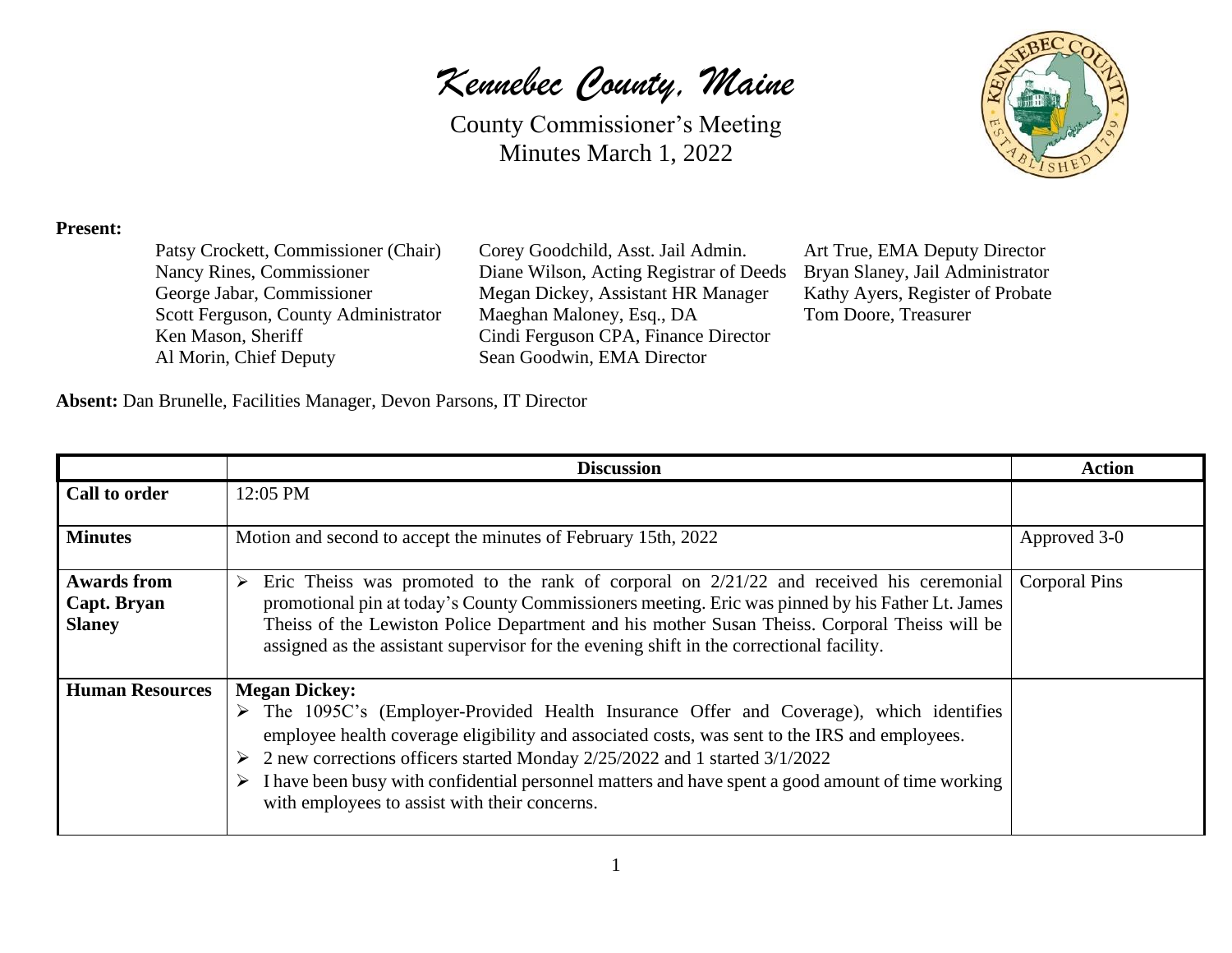## *Kennebec County, Maine*



|                  | <b>Discussion</b>                                                                                                                                                                                                                                                                                                                                                                                                                                                                                                                                                                                                      | <b>Action</b> |
|------------------|------------------------------------------------------------------------------------------------------------------------------------------------------------------------------------------------------------------------------------------------------------------------------------------------------------------------------------------------------------------------------------------------------------------------------------------------------------------------------------------------------------------------------------------------------------------------------------------------------------------------|---------------|
| <b>Treasurer</b> | <b>Tom Doore, Treasurer:</b><br>$\triangleright$ We are about 70% into FY 22 Budget.<br>> General Fund is \$6,761,000 all invested in the Insured Cash Sweep account with Kennebec Savings<br>Bank. Recovery Cash Fund \$11,027,000 all invested in the Insured Cash Sweep account with<br>Kennebec Savings Bank. Our Investment Fund has \$2,088,000 which is the same as last meeting.<br>There are 2 warrants that need signatures on them.                                                                                                                                                                         |               |
|                  | <b>Scott Ferguson, County Administrator:</b><br>$\triangleright$ I'd like to see what our options are for banking.                                                                                                                                                                                                                                                                                                                                                                                                                                                                                                     |               |
|                  | <b>Commissioner Rines:</b><br>$\triangleright$ Is 70% into the FY22 where we want to be?                                                                                                                                                                                                                                                                                                                                                                                                                                                                                                                               |               |
| <b>Finance</b>   | Cindi Ferguson, CPA, Finance Director:<br>$\triangleright$ Yes.<br>Sandra emails department heads their actuals so they can view it.<br>➤<br>As you know we have been working on the pension plans. The last thing we are tackling right now<br>is the amendment to the 457 Plans. The amendment is saying if an employee opts into MPERS they<br>as the employee can contribute to both plans but the county won't have to contribute to both.<br>Amendment read.<br><b>Commissioner Jabar:</b><br>$\triangleright$ Motion to adopt the amendment as written<br><b>Commissioner Rines:</b><br>$\triangleright$ Second | Approved 3-0  |
|                  |                                                                                                                                                                                                                                                                                                                                                                                                                                                                                                                                                                                                                        |               |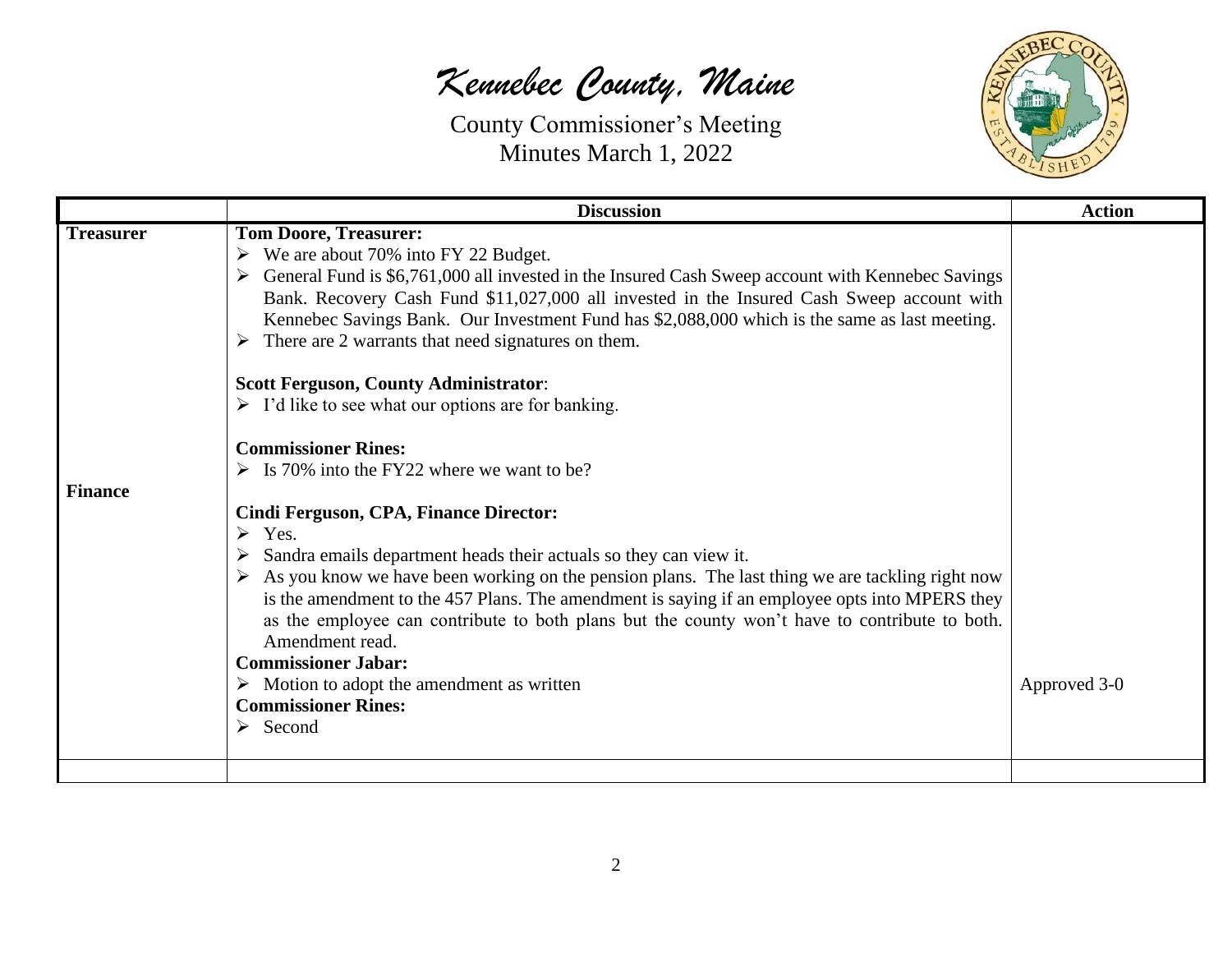*Kennebec County, Maine*



| <b>Deeds</b>             | <b>Diane Wilson, Acting Register of Deeds:</b>                                                                                    |  |
|--------------------------|-----------------------------------------------------------------------------------------------------------------------------------|--|
|                          | $\triangleright$ We are down a little bit from last year but year to date we are up \$30,000.                                     |  |
|                          | $\triangleright$ Kofile is coming on the 9 <sup>th</sup> to look at commissioner records.                                         |  |
|                          | <b>Chairwoman Crocket:</b>                                                                                                        |  |
|                          | $\triangleright$ Do we have the money to pay for those out of the preservation fund?                                              |  |
|                          | <b>Scott Ferguson, County Administrator:</b>                                                                                      |  |
|                          | $\triangleright$ For the cost of completing the map room? We will probably have to use capital projects fund.                     |  |
|                          | <b>Diane Wilson:</b>                                                                                                              |  |
|                          | $\triangleright$ I have the statute regarding preservation fund, and I check that regularly because we can get fined for          |  |
|                          | misuse of those funds. I make sure we are careful and following the statute.                                                      |  |
| <b>District Attorney</b> | <b>Maeghan Maloney Esq., District Attorney:</b>                                                                                   |  |
|                          | $\triangleright$ We had some difficulty with prospect employees not accepting our position, however, we hired                     |  |
|                          | someone at step 1 for the open legal secretary position                                                                           |  |
|                          | $\triangleright$ We are hoping that the court will have jury trials next month after canceling in January and February            |  |
|                          | of this month.                                                                                                                    |  |
|                          | $\triangleright$ Justice Murphy is transferring to Cumberland. She's been the head judge in Kennebec.                             |  |
|                          | <b>Commissioner Jabar:</b>                                                                                                        |  |
|                          | $\triangleright$ She (Justice Murphy) never backs down from a tough case. Her work ethic is second to none, just<br>unbelievable. |  |
|                          | <b>Maeghan Maloney Esq, DA:</b>                                                                                                   |  |
|                          | $\triangleright$ She's brilliant and a tough loss for us.                                                                         |  |
|                          | <b>Chairwoman Crocket:</b>                                                                                                        |  |
|                          | $\triangleright$ Do you know who is replacing her?                                                                                |  |
|                          | <b>Maeghan Maloney, Esq, DA:</b>                                                                                                  |  |
|                          | $\triangleright$ We don't know and I am worried we won't get someone in quickly and have the backlog at the court                 |  |
|                          | keep backing up.                                                                                                                  |  |
|                          | <b>Chairwoman Crockett:</b>                                                                                                       |  |
|                          | $\triangleright$ Can they bring in retired judges?                                                                                |  |
|                          |                                                                                                                                   |  |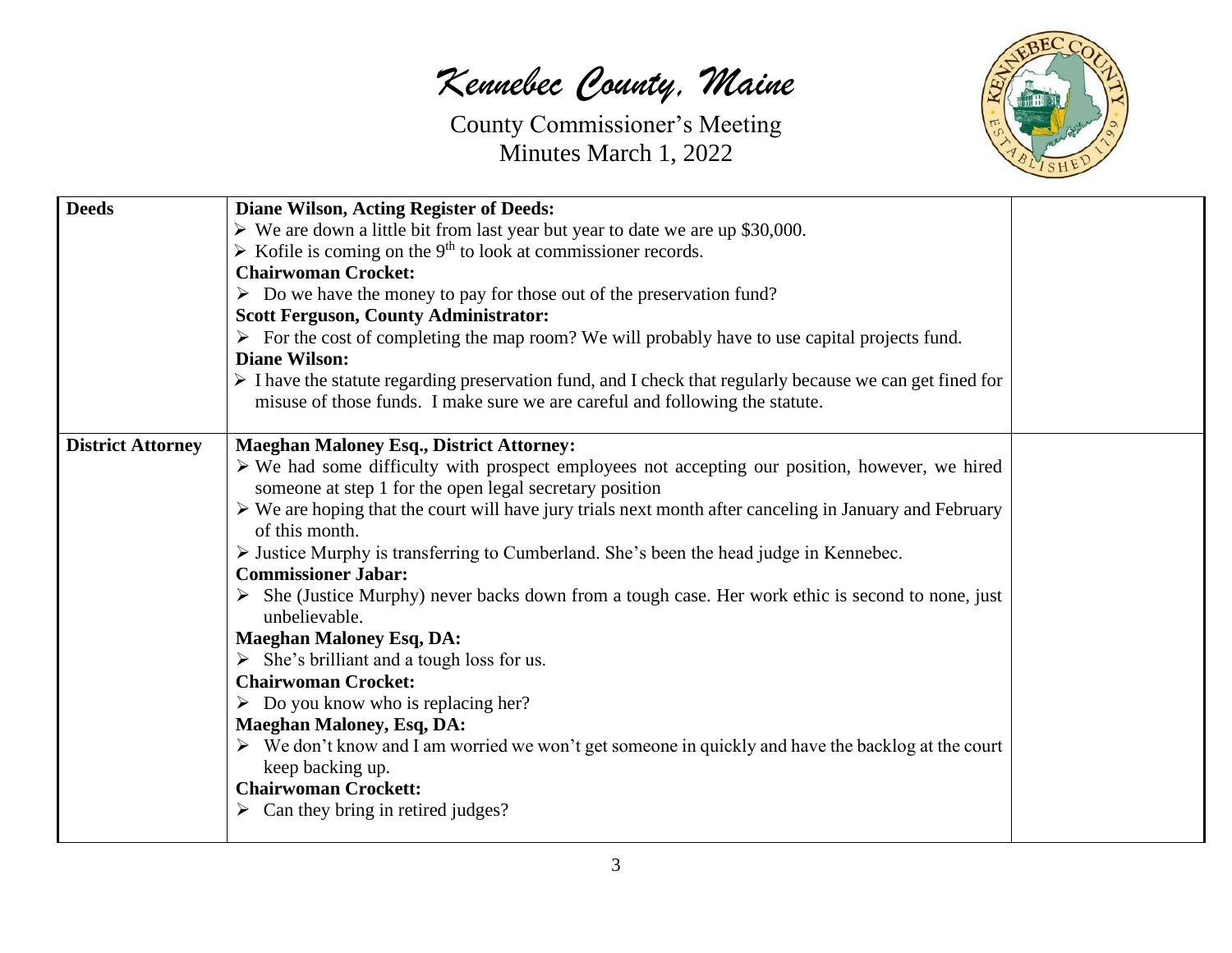*Kennebec County, Maine*



|                                         | <b>Maeghan Maloney, Esq, DA:</b><br>$\triangleright$ We can but we need a full-time person in that position to keep up with the cases.                                                                                                                                                                                                                                                                                                                                                                                                                       |  |
|-----------------------------------------|--------------------------------------------------------------------------------------------------------------------------------------------------------------------------------------------------------------------------------------------------------------------------------------------------------------------------------------------------------------------------------------------------------------------------------------------------------------------------------------------------------------------------------------------------------------|--|
| <b>EMA</b>                              | <b>Sean Goodwin, EMA Director:</b><br>$\triangleright$ Things are going well at EMA office.<br>> We are about to present the Homeland Security Grant applications to FEMA and MEMA.<br>$\triangleright$ Otherwise, everything else is going boring.<br>> The Kennebec River is slowly eroding itself. The Coast Guard is going to do another fly over to<br>make sure. I am not seeing a need for ice breakers.                                                                                                                                              |  |
| <b>Facilities</b>                       | Dan Brunelle, Facilities Manager: Absent Sent Update via email:<br>$\triangleright$ There was a radon test in courthouse that did not pass so we need to remediate that.<br>$\triangleright$ I will be moving office from courthouse to the garage into the empty office space in there.                                                                                                                                                                                                                                                                     |  |
| <b>Information</b><br><b>Technology</b> | Devon Parsons, IT Director: Absent off site working                                                                                                                                                                                                                                                                                                                                                                                                                                                                                                          |  |
| <b>Probate</b>                          | <b>Kathy Ayers, Register of Probate:</b><br>$\triangleright$ January 2022 has been the biggest month we have ever had (\$26,000). I would attribute it to the<br>increases on fees we have had.<br>$\triangleright$ Tomorrow we will have a full day of court.<br>$\triangleright$ I went to the commission on incorporating probate and it came with \$2,000,000 price tag just for<br>indigent services.<br>$\triangleright$ Any person under guardianship can have legal representation at any time. If the state doesn't pay<br>for it, we will have to. |  |
| <b>Sheriff/Corrections:</b>             | <b>Sheriff Ken Mason:</b><br>$\triangleright$ Jacob true is now officially employed with us and we are now back up to staff. We are happy to<br>have him on board. He was sworn in last Friday. He is coming to us from Hallowell.                                                                                                                                                                                                                                                                                                                           |  |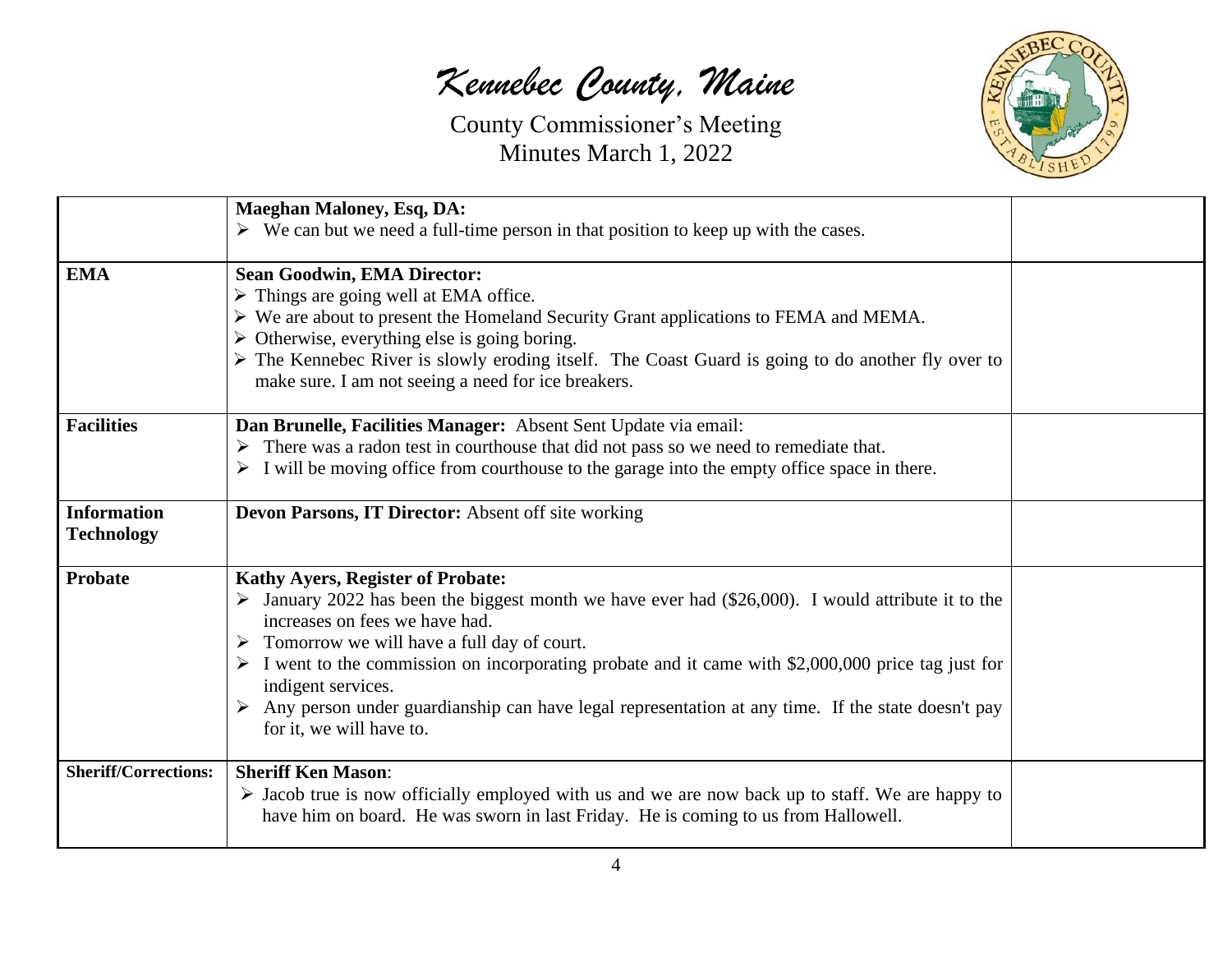*Kennebec County, Maine*

County Commissioner's Meeting Minutes March 1, 2022



|                       | The Captain and I met with John Eckles, owner of Turnkey Health Clinic that is taking over CHP<br>which is our current medical vendor. It's encouraging but we will see what happens.<br>$\triangleright$ Deputy Johnson is still deployed to the southern border.<br>Capt. Bryan Slaney, Jail Administrator:<br>$\triangleright$ We have a population of 111.<br>$\triangleright$ We have 5 inmates we are housing for Penobscot due to a control issue within their facility.<br>$\triangleright$ We have 3 new corrections officers that started this week |
|-----------------------|---------------------------------------------------------------------------------------------------------------------------------------------------------------------------------------------------------------------------------------------------------------------------------------------------------------------------------------------------------------------------------------------------------------------------------------------------------------------------------------------------------------------------------------------------------------|
| <b>Administrator:</b> | <b>Administrator Ferguson:</b>                                                                                                                                                                                                                                                                                                                                                                                                                                                                                                                                |
|                       | > I have asked department heads to keep track of unfunded mandates that come down from the state<br>so we can understand what the cost to the county is.                                                                                                                                                                                                                                                                                                                                                                                                      |
|                       | $\triangleright$ I am working on the budget and really trying to narrow down the correct number for employee                                                                                                                                                                                                                                                                                                                                                                                                                                                  |
|                       | benefits. Eventually we would like to move employee benefits into the budget of each department<br>so we really know how much it costs to run a department. I am meeting with Finance and Human                                                                                                                                                                                                                                                                                                                                                               |
|                       | Resources to make sure we are all on the same page about employee benefits.                                                                                                                                                                                                                                                                                                                                                                                                                                                                                   |
|                       | $\triangleright$ There are 2 open seats on Budget Committee.                                                                                                                                                                                                                                                                                                                                                                                                                                                                                                  |
|                       | $\triangleright$ We have completed the ARPA Consultation interviews. We are finishing the evaluations from the<br>interviews and will score them based on the guidelines set forth in the RFP. We want someone that<br>can be more involved in the compliance aspect not just advisory                                                                                                                                                                                                                                                                        |
|                       | <b>Chairwoman Crockett:</b>                                                                                                                                                                                                                                                                                                                                                                                                                                                                                                                                   |
|                       | $\triangleright$ When do you think this consultant will start?                                                                                                                                                                                                                                                                                                                                                                                                                                                                                                |
|                       | <b>Scott Ferguson:</b>                                                                                                                                                                                                                                                                                                                                                                                                                                                                                                                                        |
|                       | $\triangleright$ We hope to choose someone by the end of the week.                                                                                                                                                                                                                                                                                                                                                                                                                                                                                            |
|                       | $\triangleright$ LD 1654-§1210E it really doesn't fix the community corrections problem which is problematic.                                                                                                                                                                                                                                                                                                                                                                                                                                                 |
|                       | §1210E will be in conflict with §1210D.<br><b>Chairwoman Rines:</b>                                                                                                                                                                                                                                                                                                                                                                                                                                                                                           |
|                       | $\triangleright$ What's MCCA's position:                                                                                                                                                                                                                                                                                                                                                                                                                                                                                                                      |
|                       | <b>Administrator Ferguson:</b>                                                                                                                                                                                                                                                                                                                                                                                                                                                                                                                                |
|                       | $\triangleright$ The last I knew they didn't have an official one, but their lobby is for the bill. To me, they want<br>to get something through the legislature for the jails.                                                                                                                                                                                                                                                                                                                                                                               |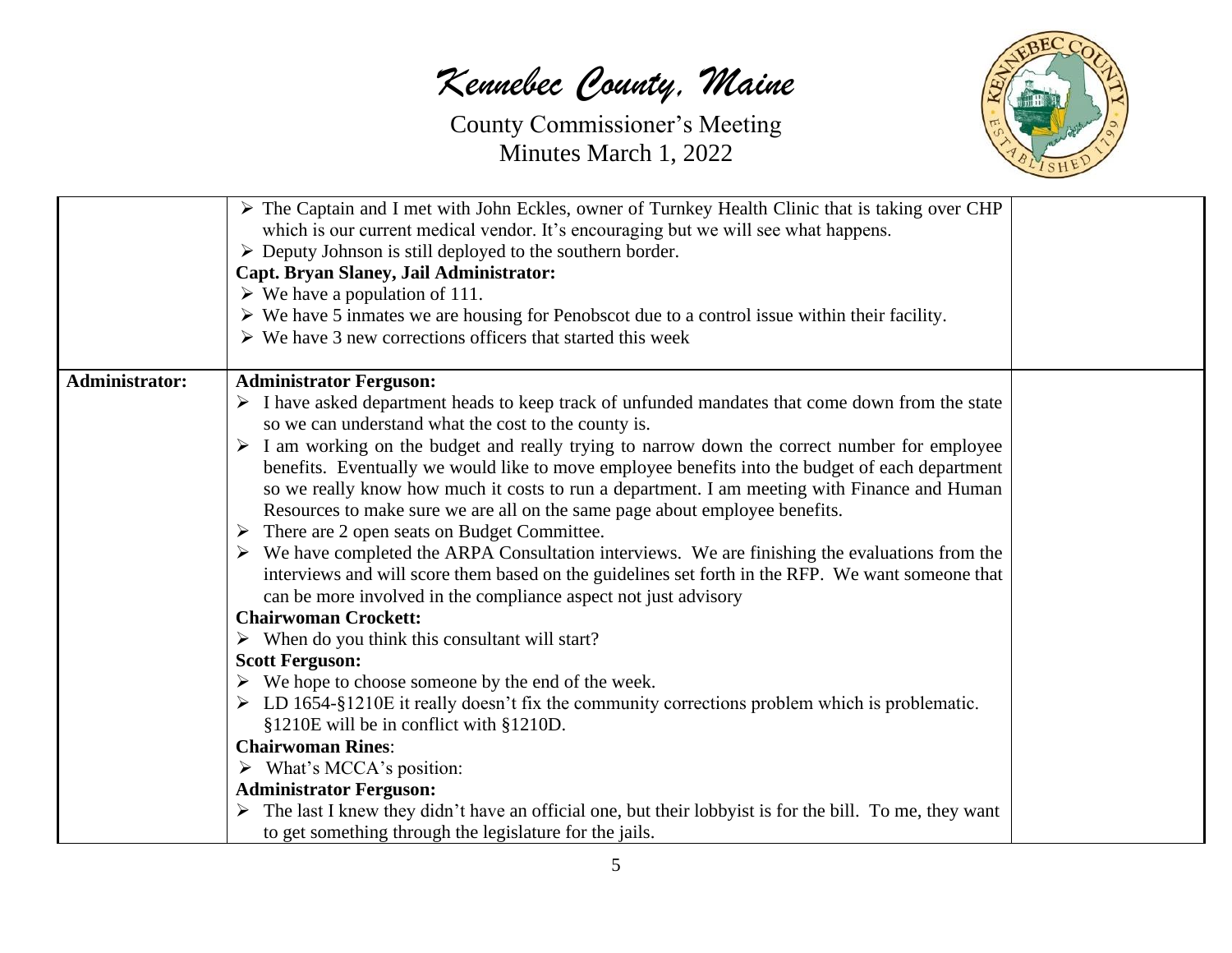*Kennebec County, Maine*



| <b>Ken Mason, Sheriff:</b>                                                                                                |  |
|---------------------------------------------------------------------------------------------------------------------------|--|
| $\triangleright$ This legislation has been kicked down the road for a long time. This begging for money every             |  |
| year from the sheriff's point of view is getting old.                                                                     |  |
| <b>Chairwoman Crockett:</b>                                                                                               |  |
| $\triangleright$ What's MSA's position?                                                                                   |  |
| <b>Ken Mason, Sheriff:</b>                                                                                                |  |
| $\triangleright$ We support it as written.                                                                                |  |
| <b>Administrator Ferguson:</b>                                                                                            |  |
| $\triangleright$ MCCA produced a document for the bill indicating Kennebec County as having a deficit of                  |  |
| \$200,000. I calculate it at \$900,000.                                                                                   |  |
| $\triangleright$ I took a look at the supplemental budget LD1995 Part A and B. I see no county impacts.                   |  |
| $\triangleright$ We had a tour at convenient MD, and I would classify this between an urgent care and an                  |  |
| emergency room. Their objective is to get people in and out in less than an hour.                                         |  |
| <b>Chairwoman Crockett:</b>                                                                                               |  |
| $\triangleright$ What is the thought with them, sending inmates there?                                                    |  |
| <b>Captain Slaney, Jail Administrator:</b>                                                                                |  |
| $\triangleright$ They seemed to be more centered toward staff. We asked about bringing inmates but didn't get a           |  |
| straight answer.                                                                                                          |  |
| EdmundsTech solution: can qualify for ARPA funding, finance, personnel, payroll and receiving                             |  |
| software. When you compare it to where we are today it costs more but we would be getting a lot                           |  |
| more. Employee profiles Megan and I have worked on hopefully can be uploaded. Then finance.                               |  |
| $\triangleright$ The union proposal for Local 327 was sent to them.                                                       |  |
| $\triangleright$ We have the caucus set for Vassalboro tomorrow, Belgrade March 7 <sup>th,</sup> and I working with Nancy |  |
| to set up the next one                                                                                                    |  |
| $\triangleright$ Budget model is coming along. I will be meeting with department heads to go over this. Budget            |  |
| meetings will start next week.                                                                                            |  |
| $\triangleright$ I did send out the LD 1 calculations to the towns. 14 have come back.                                    |  |
| $\geq$ 2/28/2022 we met with Kennebec Savings Bank on the investments.                                                    |  |
|                                                                                                                           |  |
|                                                                                                                           |  |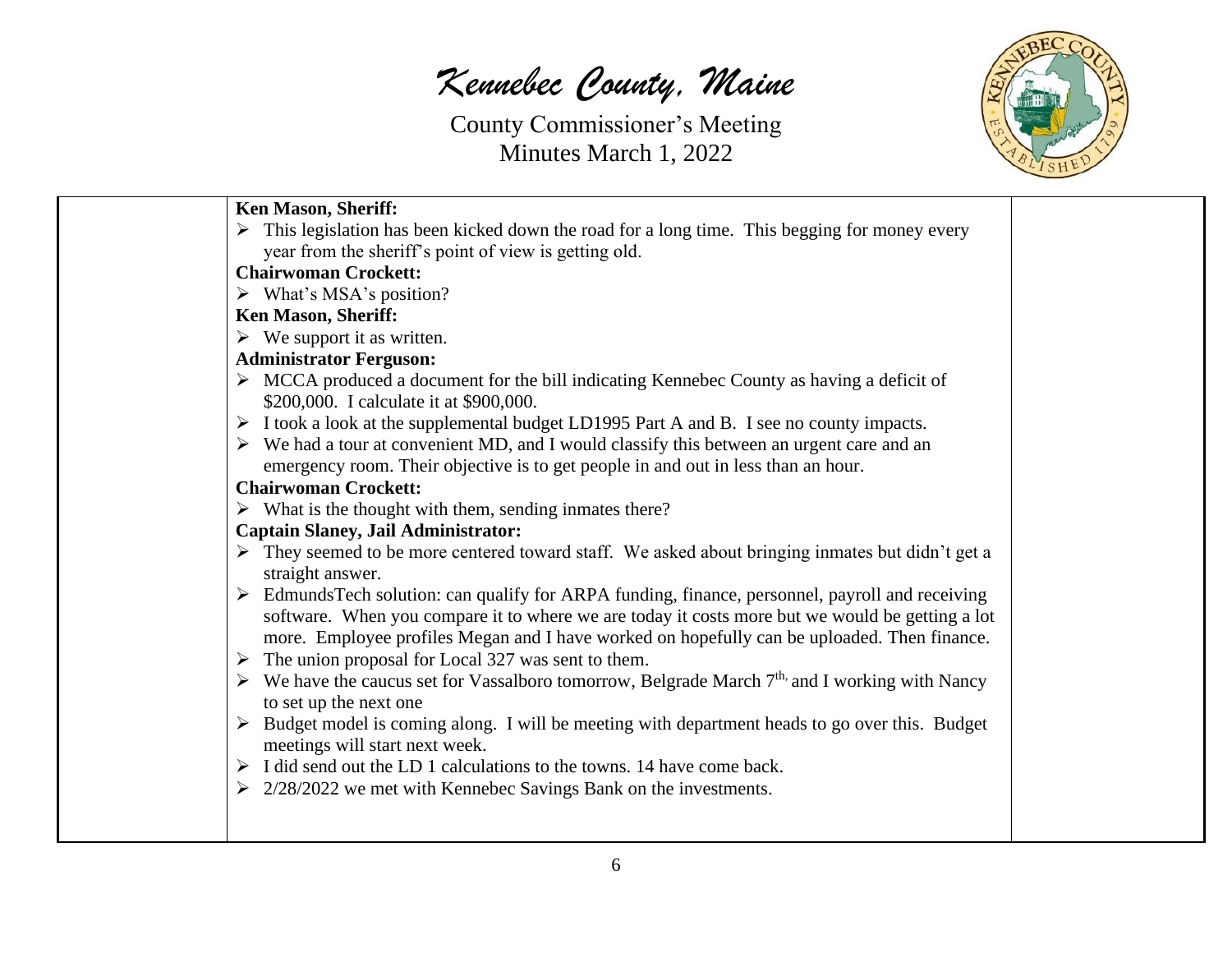*Kennebec County, Maine*

County Commissioner's Meeting Minutes March 1, 2022



|                                                | <b>Chairwoman Crockett:</b><br>$\triangleright$ I think it went very well and I asked them to come once a year to speak to us. I think our finances<br>are going well considering the economy.                                                                                                                                                  |                                      |
|------------------------------------------------|-------------------------------------------------------------------------------------------------------------------------------------------------------------------------------------------------------------------------------------------------------------------------------------------------------------------------------------------------|--------------------------------------|
| <b>Old Business/</b><br><b>Follow Up Items</b> | 03-25) Motion and second to adopt the Kennebec County Education Assistance Policy<br>➤<br>DocuSign for Signatures: proposal to use electronic signatures to speed up warrant processing<br>RFP has closed for the ARPA Consultant and applicants were interviewed.<br>HR Director position candidates were interviewed and are being evaluated. | Tabled<br>Tabled<br>Update<br>Update |
| <b>Warrants</b>                                | Warrants                                                                                                                                                                                                                                                                                                                                        | Signatures required                  |
| <b>Change of Status</b>                        | <b>Payroll Change Notices</b>                                                                                                                                                                                                                                                                                                                   | Signatures required                  |
| <b>New Business</b>                            | Covid Policy Update: Suspend the testing of unvaccinated employees<br>➤<br>Covid Policy Update: Have less restrictions on masking                                                                                                                                                                                                               | Approved 3-0<br>Approved 3-0         |

| <b>Miscellaneous</b>     | Nothing at this time<br>➤                                                                                                                                                                                                                  |                                                                            |
|--------------------------|--------------------------------------------------------------------------------------------------------------------------------------------------------------------------------------------------------------------------------------------|----------------------------------------------------------------------------|
| <b>Public Comments</b>   | No comments from the Public<br>➤                                                                                                                                                                                                           |                                                                            |
| <b>Executive Session</b> | Motion by Commissioner Rines seconded by Commissioner Jabar to go into Executive Session in<br>accordance with 1 MRSA §405-6-A to discuss a personnel issue.<br>Into Executive Session at 1:22 PM.<br>Out of Executive Session at 2:36 PM. | 3 in favor, 0 opposed<br>No action taken<br>following Executive<br>Session |
| <b>Adjournment</b>       | Adjourned at 2:36 PM                                                                                                                                                                                                                       | 3 in favor 0 opposed                                                       |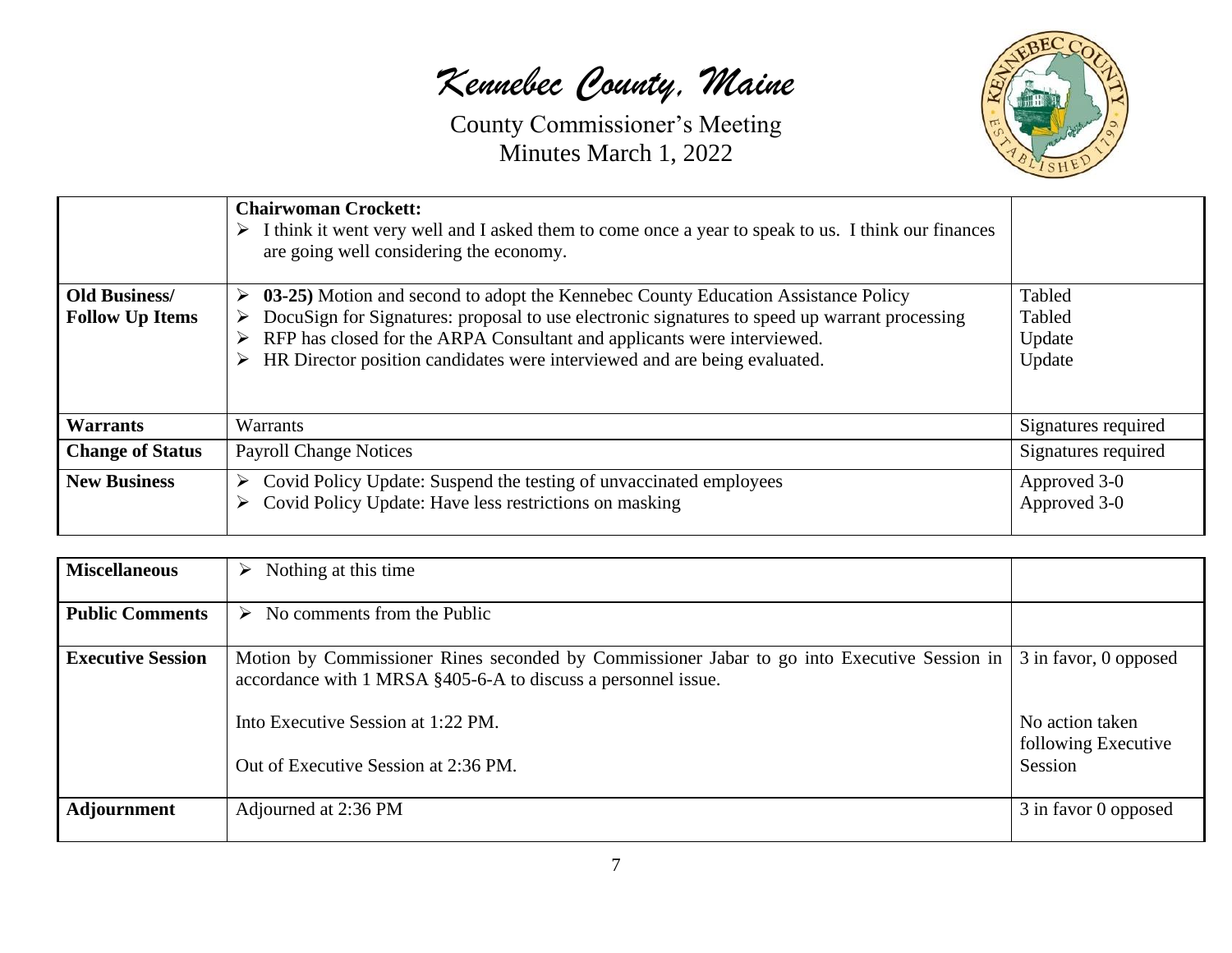*Kennebec County, Maine*



Respectfully Submitted: Megan Dickey, Assistant Human Resources Manager

## AMENDMENT TO THE COUNTY OF KENNEBEC GOVERNMENTAL §457(b) DEFERRED COMPENSATION PLAN AND TRUST

WHEREAS, the County of Kennebec (the "County") is the sponsor of the County of Kennebec Governmental §457(B) Deferred Compensation Plan and Trust (the "457(b) Plan"); and

WHEREAS, the County offers certain of its employees at date of hire the choice of enrolling in either the 457(b) Plan or the Maine Public Employees Retirement System ("MainePERS") Participating Local District ("PLD") Plan, such that (i) the County is required to make employer contributions to either (a) the 457(b) Plan, such contributions as specified under collective bargaining agreements or other employment agreements with individuals or (b) the MainePERS PLD Plan, in accordance with the MainePERS statutory requirements and implementing regulations; and (ii) the employees are required to make certain required employee contributions to either (a) the 457(b) Plan, again, as specified under collective bargaining agreements or other employment agreements with individuals or (b) the MainePERS PLD Plan, in accordance with the MainePERS statutory requirements and implementing regulations; and

WHEREAS on September 7, 2021, the County timely amended its participation agreement with the MainePERS PLD Plan to provide those employees who declined to participate in the MainePERS PLD Plan when they first became eligible as employees of the County with the opportunity to elect to participate in MainePERS as provided under 5 MRSA §18252-C, as implemented by MainePERS, such participation to commence with respect to compensation earned on and after March 1, 2022; and

WHEREAS, absent an amendment to the 457(b) Plan, the County will remain obligated to make the employer contribution to the 457(b) Plan and (ii) the employees will remain obligated to make the required employee contributions; and